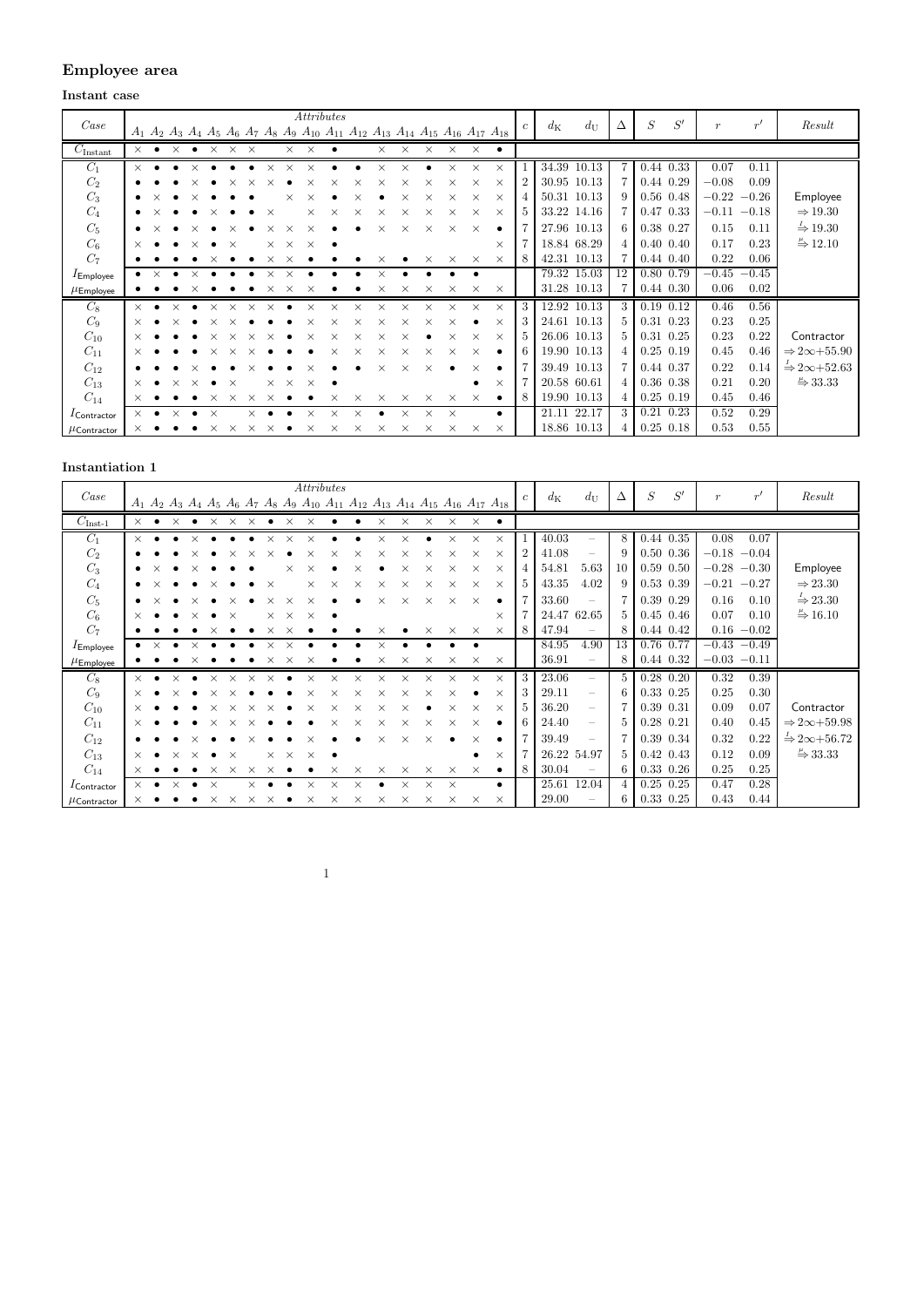## **Instantiation 2**

|                         |                    |                              |                                                                            |          |          |          |          |          |          |          | Attributes |          |          |          |          |          |          |                                                                                                                                        |                |             |                          |              |   | S'              |               |                |                                             |
|-------------------------|--------------------|------------------------------|----------------------------------------------------------------------------|----------|----------|----------|----------|----------|----------|----------|------------|----------|----------|----------|----------|----------|----------|----------------------------------------------------------------------------------------------------------------------------------------|----------------|-------------|--------------------------|--------------|---|-----------------|---------------|----------------|---------------------------------------------|
| Case                    |                    |                              |                                                                            |          |          |          |          |          |          |          |            |          |          |          |          |          |          | $A_1$ $A_2$ $A_3$ $A_4$ $A_5$ $A_6$ $A_7$ $A_8$ $A_9$ $A_{10}$ $A_{11}$ $A_{12}$ $A_{13}$ $A_{14}$ $A_{15}$ $A_{16}$ $A_{17}$ $A_{18}$ |                | $d_{\rm K}$ | $d_{\rm U}$              | $\Delta$     | S |                 | $\mathcal{r}$ | r'             | Result                                      |
| $C_{\rm Inst-2}$        |                    |                              | $\times$ $\bullet$ $\times$ $\bullet$ $\times$ $\times$ $\times$ $\bullet$ |          |          |          |          |          | $\times$ | $\times$ | $\bullet$  | $\times$ | $\times$ | $\times$ | $\times$ | $\times$ | $\times$ | $\bullet$                                                                                                                              |                |             |                          |              |   |                 |               |                |                                             |
| $C_1$                   |                    | $\times$ $\bullet$ $\bullet$ |                                                                            | $\times$ |          |          |          | $\times$ | $\times$ | $\times$ |            |          | $\times$ | $\times$ |          | $\times$ | $\times$ | $\times$                                                                                                                               |                | 44.53       |                          | 9            |   | $0.50$ $0.39$   | $-0.06$       | $-0.03$        |                                             |
| $C_2$                   |                    |                              |                                                                            |          |          |          | $\times$ |          |          | $\times$ |            |          | $\times$ | $\times$ | $\times$ | $\times$ | $\times$ | $\times$                                                                                                                               | 2              | 36.58       |                          |              |   | 0.44 0.32       | $-0.11$       | 0.03           |                                             |
| $C_3$                   | $\bullet$          | $\times$                     |                                                                            | $\times$ |          |          |          |          |          |          |            |          |          |          |          | $\times$ | $\times$ | $\times$                                                                                                                               | 4              | 50.31       | 5.63                     |              |   | $0.53$ 0.46     | $-0.18$       | $-0.23$        | Employee                                    |
| $C_4$                   | $\bullet$          |                              |                                                                            |          |          |          |          | $\times$ |          | $\times$ | $\times$   | $\times$ | $\times$ | $\times$ | $\times$ | X        | $\times$ | $\times$                                                                                                                               | $\overline{5}$ | 38.85       | 4.02                     | 8            |   | $0.47$ $0.35$   |               | $-0.13 - 0.20$ | $\Rightarrow$ 19.30                         |
| $C_5$                   | $\bullet$          | $\times$                     |                                                                            |          |          |          |          | $\times$ | $\times$ |          |            |          | X        | $\times$ | $\times$ | $\times$ | $\times$ |                                                                                                                                        |                | 38.10       | $\overline{\phantom{m}}$ |              |   | 0.44 0.33       | 0.01          | $-0.03$        | $\stackrel{1}{\Rightarrow} 19.30$           |
| $C_6$                   | $\times$           |                              |                                                                            | $\times$ |          | $\times$ |          | $\times$ | $\times$ | $\times$ |            |          |          |          |          |          |          | $\times$                                                                                                                               |                | 24.47       | 62.65                    | $\mathbf{5}$ |   | $0.45$ 0.46     | 0.07          | 0.10           | $\stackrel{\mu}{\Rightarrow}$ 12.10         |
| $C_7$                   |                    |                              |                                                                            |          |          |          |          |          |          |          |            |          | $\times$ |          | $\times$ | $\times$ | $\times$ | $\times$                                                                                                                               | 8              | 52.44       |                          |              |   | $0.50 \ \ 0.45$ |               | $0.06 - 0.06$  |                                             |
| $I$ Employee            |                    | $\bullet$ $\times$           | $\bullet$                                                                  | $\times$ |          |          |          | $\times$ | $\times$ |          |            |          | $\times$ |          |          |          |          |                                                                                                                                        |                | 89.45       | 4.90                     | 14           |   | 0.82 0.81       |               | $-0.55 -0.51$  |                                             |
| $\mu$ Employee          |                    |                              |                                                                            | $\times$ |          |          |          | $\times$ | $\times$ | $\times$ |            |          | $\times$ | $\times$ | $\times$ | $\times$ | $\times$ | $\times$                                                                                                                               |                | 41.41       |                          | -9           |   | $0.50\;0.36$    |               | $-0.08 - 0.13$ |                                             |
| $C_8$                   | $\times$ $\bullet$ |                              | $\times$                                                                   |          |          | $\times$ |          |          |          | $\times$ | $\times$   |          | $\times$ |          | $\times$ | $\times$ | $\times$ | $\times$                                                                                                                               | 3              | 18.56       | $-$                      |              |   | $0.22\ 0.16$    | 0.39          | 0.45           |                                             |
| $C_9$                   | $\times$           |                              | $\times$                                                                   |          |          |          |          |          |          |          |            |          |          |          |          | $\times$ |          | $\times$                                                                                                                               | 3              | 24.61       | $\overline{\phantom{m}}$ |              |   | $0.28$ $0.21$   | $0.35\,$      | 0.39           |                                             |
| $C_{10}$                | $\times$           |                              |                                                                            |          | $\times$ | $\times$ | $\times$ |          |          | $\times$ | $\times$   | ×        | X        | ×        |          | $\times$ | $\times$ | $\times$                                                                                                                               | $\overline{5}$ | 31.70       | $\overline{\phantom{m}}$ |              |   | 0.33 0.27       | 0.17          | 0.14           | Contractor                                  |
| $C_{11}$                | $\times$           |                              |                                                                            |          |          | $\times$ |          |          |          |          |            | $\times$ | $\times$ | $\times$ | $\times$ | $\times$ | $\times$ |                                                                                                                                        | 6              | 19.90       | $\overline{\phantom{m}}$ |              |   | $0.22$ $0.17$   | 0.52          | 0.55           | $\Rightarrow$ 2 $\infty + 67.18$            |
| $C_{12}$                |                    |                              |                                                                            |          |          |          |          |          |          |          |            |          | X        | $\times$ | $\times$ |          | $\times$ |                                                                                                                                        |                | 43.99       |                          |              |   | 0.44 0.38       | 0.24          | 0.19           | $\stackrel{I}{\Rightarrow} 2\infty + 63.92$ |
| $C_{13}$                | $\times$           |                              | $\times$                                                                   | $\times$ |          | $\times$ |          | $\times$ | $\times$ | $\times$ |            |          |          |          |          |          |          | $\times$                                                                                                                               |                |             | 26.22 54.97              | 5.           |   | $0.42\;0.43$    | 0.12          | 0.09           | $\stackrel{\mu}{\Rightarrow} 40.53$         |
| $C_{14}$                |                    |                              |                                                                            |          | $\times$ | $\times$ | $\times$ | $\times$ |          |          | $\times$   | $\times$ | $\times$ | $\times$ | $\times$ | $\times$ | $\times$ |                                                                                                                                        | $8^{\circ}$    | 25.54       |                          | $\mathbf{5}$ |   | $0.28$ 0.22     | 0.35          | 0.34           |                                             |
| $I_{\text{Contractor}}$ |                    | $\times$ $\bullet$           | $\times$                                                                   |          | $\times$ |          |          |          |          |          |            |          |          | $\times$ | $\times$ | $\times$ |          |                                                                                                                                        |                | 21.11       | 12.04                    | 3            |   | $0.19$ $0.20$   | 0.59          | 0.37           |                                             |
| $\mu$ Contractor        | $\times$           |                              |                                                                            |          | ×        | $\times$ | $\times$ | $\times$ |          | X        | X          | $\times$ | $\times$ | $\times$ | $\times$ | $\times$ | $\times$ | $\times$                                                                                                                               |                | 24.50       |                          |              |   | $0.28$ $0.21$   | 0.53          | 0.54           |                                             |

# **Instantiation 3**

|                         |                    |                    |          |          |                                     |          |          |          | Attributes |          |                                                                                                                                        |          |          |          |          |          |           |                |             |                                 |                |             | S'            |                |         |                                             |
|-------------------------|--------------------|--------------------|----------|----------|-------------------------------------|----------|----------|----------|------------|----------|----------------------------------------------------------------------------------------------------------------------------------------|----------|----------|----------|----------|----------|-----------|----------------|-------------|---------------------------------|----------------|-------------|---------------|----------------|---------|---------------------------------------------|
| Case                    |                    |                    |          |          |                                     |          |          |          |            |          | $A_1$ $A_2$ $A_3$ $A_4$ $A_5$ $A_6$ $A_7$ $A_8$ $A_9$ $A_{10}$ $A_{11}$ $A_{12}$ $A_{13}$ $A_{14}$ $A_{15}$ $A_{16}$ $A_{17}$ $A_{18}$ |          |          |          |          |          |           |                | $d_{\rm K}$ | $d_{\rm U}$                     | $\Delta$       | S           |               | $\mathcal{r}$  | r'      | Result                                      |
| $C_{\rm Inst-3}$        | $\times$ $\bullet$ | $\times$ $\bullet$ |          |          | $\times$ $\times$ $\times$ $\times$ |          |          | $\times$ | $\times$   |          |                                                                                                                                        | $\times$ | $\times$ | $\times$ | $\times$ | $\times$ | $\bullet$ |                |             |                                 |                |             |               |                |         |                                             |
| $C_1$                   | $\times$ $\bullet$ | $\bullet$          | $\times$ |          |                                     |          | $\times$ | $\times$ |            |          |                                                                                                                                        | X        |          |          | $\times$ | $\times$ | $\times$  |                | 34.39       |                                 | $\overline{7}$ |             | 0.39 0.30     | 0.19           | 0.20    |                                             |
| $C_2$                   |                    |                    |          |          |                                     |          |          |          |            |          |                                                                                                                                        | ×        |          |          | $\times$ | $\times$ | $\times$  | $\overline{2}$ | 35.45       |                                 | 8              |             | 0.44 0.31     | $-0.11$        | 0.05    |                                             |
| $C_3$                   |                    |                    |          |          |                                     |          |          |          | X          |          |                                                                                                                                        |          | $\times$ | $\times$ | $\times$ | $\times$ | $\times$  | 4              | 54.81       | 5.63                            | 10             |             | $0.59$ $0.50$ | $-0.28 - 0.30$ |         | Employee                                    |
| $C_4$                   |                    |                    |          |          |                                     |          | $\times$ |          | $\times$   | $\times$ | $\times$                                                                                                                               | $\times$ | $\times$ | X        | $\times$ | $\times$ | $\times$  | $\ddot{a}$     | 37.72       | 4.02                            | 8              |             | 0.47 0.34     | $-0.13$        | $-0.19$ | $\Rightarrow \infty + 23.30$                |
| $C_5$                   | $\bullet$          |                    |          |          |                                     |          |          |          |            |          |                                                                                                                                        | X        | $\times$ | $\times$ | $\times$ | $\times$ |           |                | 27.96       | $\overline{\phantom{m}}$        | 6              |             | 0.33 0.24     | 0.27           | 0.23    | $\stackrel{1}{\Rightarrow} \infty + 23.30$  |
| $C_6$                   | $\times$           |                    |          |          | $\times$                            |          | $\times$ | $\times$ |            |          |                                                                                                                                        |          |          |          |          |          | $\times$  |                |             | 18.84 62.65                     | 4              |             | 0.36 0.36     | 0.21           | 0.27    | $\xrightarrow{\mu} 16.10$                   |
| $C_7$                   |                    |                    |          |          |                                     |          | $\times$ | $\times$ |            |          |                                                                                                                                        | $\times$ |          | $\times$ | $\times$ | $\times$ | $\times$  | 8              | 42.31       |                                 |                |             | 0.39 0.37     | 0.31           | 0.12    |                                             |
| $I_{\mathsf{Employee}}$ |                    |                    | $\times$ |          |                                     |          | $\times$ | $\times$ |            |          |                                                                                                                                        | $\times$ |          |          |          |          |           |                | 79.32       | 4.90                            | 12             |             | 0.71 0.72     | $-0.25$        | $-0.36$ |                                             |
| $\mu$ Employee          |                    |                    | $\times$ |          |                                     |          | $\times$ | X        | $\times$   |          |                                                                                                                                        | ×        | $\times$ | $\times$ | $\times$ | $\times$ | $\times$  |                | 31.28       |                                 |                |             | 0.39 0.27     | 0.12           | 0.08    |                                             |
| $C_8$                   | $\times$           | $\times$           |          | $\times$ | $\times$                            |          |          |          | $\times$   | $\times$ | $\times$                                                                                                                               | $\times$ |          | $\times$ | $\times$ | $\times$ | $\times$  | 3              | 17.42       |                                 | 4              |             | $0.22\ 0.15$  | 0.39           | 0.49    |                                             |
| $C_9$                   | $\times$           |                    |          |          |                                     |          |          |          |            |          |                                                                                                                                        |          |          |          |          |          | $\times$  | 3              | 34.74       | $\overline{\phantom{a}}$        |                |             | 0.39 0.30     | 0.09           | 0.11    |                                             |
| $C_{10}$                | $\times$           |                    |          | $\times$ | $\times$                            | $\times$ |          |          | ×          | $\times$ | X                                                                                                                                      | ×        |          |          | $\times$ | $\times$ | $\times$  | $\overline{5}$ | 30.56       | $\overline{\phantom{m}}$        | 6              |             | 0.33 0.26     | 0.17           | 0.17    | Contractor                                  |
| $C_{11}$                | $\times$           |                    |          |          | $\times$                            |          |          |          |            |          |                                                                                                                                        | X        | $\times$ |          | $\times$ | $\times$ |           | 6              | 30.04       | $\hspace{0.1mm}-\hspace{0.1mm}$ |                |             | $0.33$ 0.26   | 0.27           | 0.28    | $\Rightarrow$ 2 $\infty + 55.90$            |
| $C_{12}$                |                    |                    |          |          |                                     |          |          |          |            |          |                                                                                                                                        | ×        |          | ×        |          | ×        |           |                | 45.13       | $\overline{\phantom{a}}$        | 8              |             | 0.44 0.39     | 0.24           | 0.13    | $\stackrel{1}{\Rightarrow} 2\infty + 52.63$ |
| $C_{13}$                | $\times$           | $\times$           | $\times$ |          | $\times$                            |          | $\times$ | $\times$ |            |          |                                                                                                                                        |          |          |          |          |          | $\times$  | 7              | 20.58 54.97 |                                 | 4              |             | 0.33 0.34     | 0.25           | 0.24    | $\xrightarrow{\mu} 33.33$                   |
| $C_{14}$                | $\times$           |                    |          | $\times$ | $\times$                            | $\times$ | $\times$ |          |            | X        | $\times$                                                                                                                               | $\times$ | $\times$ | $\times$ | $\times$ | $\times$ | $\bullet$ | 8              | 24.40       |                                 | 5              | $0.28$ 0.21 |               | 0.35           | 0.38    |                                             |
| $I_{\text{Contractor}}$ | $\times$           |                    |          | $\times$ |                                     |          |          |          |            |          |                                                                                                                                        |          | $\times$ | $\times$ | $\times$ |          |           |                | 31.25       | 12.04                           | $\overline{5}$ |             | $0.31$ $0.30$ | 0.31           | 0.16    |                                             |
| $\mu$ Contractor        | $\times$           |                    |          | $\times$ | $\times$                            | $\times$ |          |          | X          |          | X                                                                                                                                      | ×        | $\times$ | $\times$ | $\times$ | $\times$ | $\times$  |                | 23.36       |                                 | 5              |             | $0.28$ 0.20   | 0.41           | 0.42    |                                             |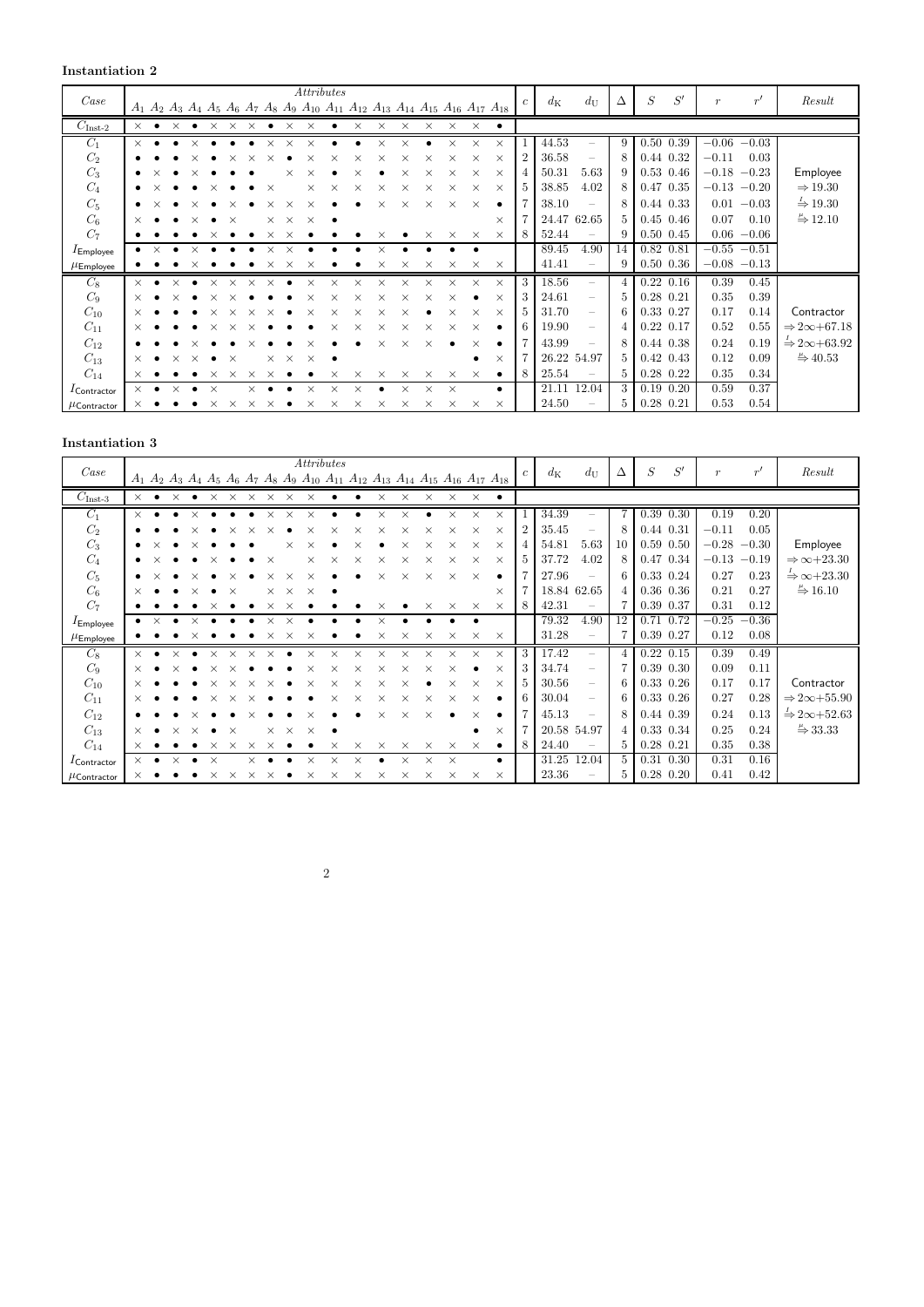## **Instantiation 4**

|                     |           |                        |                                       |          |          |          |          |                                     |          | Attributes |          |          |          |          |          |                                                                                                                                        |          |          |                |             |                          |               |   |               |               |         |                                             |
|---------------------|-----------|------------------------|---------------------------------------|----------|----------|----------|----------|-------------------------------------|----------|------------|----------|----------|----------|----------|----------|----------------------------------------------------------------------------------------------------------------------------------------|----------|----------|----------------|-------------|--------------------------|---------------|---|---------------|---------------|---------|---------------------------------------------|
| Case                |           |                        |                                       |          |          |          |          |                                     |          |            |          |          |          |          |          | $A_1$ $A_2$ $A_3$ $A_4$ $A_5$ $A_6$ $A_7$ $A_8$ $A_9$ $A_{10}$ $A_{11}$ $A_{12}$ $A_{13}$ $A_{14}$ $A_{15}$ $A_{16}$ $A_{17}$ $A_{18}$ |          |          |                | $d_{\rm K}$ | $d_{\rm U}$              | $\Delta$      | S | S'            | $\mathcal{r}$ | r'      | Result                                      |
| $C_{\text{Inst-4}}$ |           |                        | $\times$ $\bullet$ $\times$ $\bullet$ |          |          |          |          | $\times$ $\times$ $\times$ $\times$ | $\times$ | $\times$   |          | $\times$ | $\times$ | $\times$ | $\times$ | $\times$                                                                                                                               | $\times$ |          |                |             |                          |               |   |               |               |         |                                             |
| $C_1$               |           | $\times$ $\bullet$     | $\bullet$                             | $\times$ |          |          |          | $\times$                            | $\times$ | $\times$   |          |          | $\times$ | $\times$ |          | $\times$                                                                                                                               | $\times$ | $\times$ |                | 38.89       |                          | 8             |   | 0.44 0.34     | 0.06          | 0.10    |                                             |
| $C_2$               |           |                        |                                       |          |          |          | $\times$ | $\times$                            |          | X          |          |          | $\times$ | $\times$ | $\times$ | $\times$                                                                                                                               | $\times$ | $\times$ | $\overline{2}$ | 30.95       |                          |               |   | 0.39 0.27     | $-0.03$       | 0.13    |                                             |
| $C_3$               | $\bullet$ | $\times$               |                                       |          |          |          |          |                                     |          |            |          |          |          |          |          |                                                                                                                                        | $\times$ | $\times$ | 4              | 50.31       | 5.63                     |               |   | $0.53$ 0.46   | $-0.18$       | $-0.23$ | Employee                                    |
| $C_4$               | $\bullet$ |                        |                                       |          |          |          |          | $\times$                            |          | $\times$   | $\times$ | $\times$ | $\times$ | $\times$ | $\times$ | X                                                                                                                                      | $\times$ | $\times$ | $5^{\circ}$    | 33.22       | 4.02                     |               |   | $0.41$ $0.30$ | $-0.05$       | $-0.12$ | $\Rightarrow \infty + 19.30$                |
| $C_5$               | $\bullet$ | $\times$               |                                       |          |          |          |          |                                     |          |            |          |          | $\times$ | $\times$ | $\times$ | $\times$                                                                                                                               | $\times$ |          |                | 32.46       |                          |               |   | 0.39 0.28     | 0.12          | 0.09    | $\Rightarrow \infty + 19.30$                |
| $C_6$               | $\times$  |                        |                                       | $\times$ |          | $\times$ |          | $\times$                            | $\times$ | $\times$   |          |          |          |          |          |                                                                                                                                        |          | $\times$ |                |             | 18.84 62.65              |               |   | 0.36 0.36     | 0.21          | 0.27    | $\xrightarrow{\mu} 12.10$                   |
| $C_7$               |           |                        |                                       |          |          |          |          |                                     |          |            |          |          | $\times$ |          | $\times$ | $\times$                                                                                                                               | $\times$ | $\times$ | 8              | 46.81       |                          |               |   | 0.44 0.41     | 0.21          | 0.07    |                                             |
| $I$ Employee        |           | $\bullet \quad \times$ | $\bullet$                             | $\times$ |          |          |          | $\times$                            | $\times$ |            |          |          | $\times$ |          |          |                                                                                                                                        |          |          |                | 83.82       | 4.90                     | 13            |   | 0.76 0.76     | $-0.38$       | $-0.39$ |                                             |
| $\mu$ Employee      |           |                        |                                       | X        |          |          |          | $\times$                            | $\times$ | $\times$   |          |          | $\times$ | $\times$ | $\times$ | $\times$                                                                                                                               | $\times$ | $\times$ |                | 35.78       |                          | 8             |   | 0.44 0.31     | 0.08          | 0.06    |                                             |
| $C_8$               | $\times$  |                        |                                       |          | $\times$ | $\times$ |          |                                     |          | $\times$   |          |          | $\times$ |          | $\times$ | $\times$                                                                                                                               | $\times$ | $\times$ | 3              | 12.92       | $-$                      | $\mathcal{R}$ |   | $0.17$ $0.11$ | 0.48          | 0.58    |                                             |
| $C_9$               | $\times$  |                        | $\times$                              |          |          |          |          |                                     |          |            |          |          |          |          |          |                                                                                                                                        |          | $\times$ | 3              | 30.24       | $\overline{\phantom{m}}$ |               |   | 0.33 0.26     | 0.19          | 0.20    |                                             |
| $C_{10}$            | $\times$  |                        |                                       |          | $\times$ | $\times$ | $\times$ |                                     |          | X          | $\times$ | X        | X        |          |          | $\times$                                                                                                                               | $\times$ | $\times$ | $\overline{5}$ | 26.06       | $\overline{\phantom{m}}$ | 5             |   | $0.28$ 0.23   | 0.27          | 0.25    | Contractor                                  |
| $C_{11}$            | $\times$  |                        |                                       |          |          | $\times$ |          |                                     |          |            |          |          | $\times$ | $\times$ | $\times$ | $\times$                                                                                                                               | $\times$ |          | 6              | 25.54       | $\overline{\phantom{m}}$ |               |   | $0.28$ 0.22   | 0.40          | 0.40    | $\Rightarrow$ 2 $\infty + 63.10$            |
| $C_{12}$            |           |                        |                                       |          |          |          |          |                                     |          |            |          |          | X        | $\times$ | $\times$ |                                                                                                                                        | $\times$ |          |                | 49.63       |                          |               |   | 0.50 0.43     | $0.15\,$      | 0.10    | $\stackrel{1}{\Rightarrow} 2\infty + 59.83$ |
| $C_{13}$            | $\times$  |                        | $\times$                              | $\times$ |          | $\times$ |          | $\times$                            | $\times$ | X          |          |          |          |          |          |                                                                                                                                        |          | $\times$ |                |             | 20.58 54.97              |               |   | 0.33 0.34     | 0.25          | 0.24    | $\stackrel{\mu}{\Rightarrow} 40.53$         |
| $C_{14}$            |           |                        |                                       |          | $\times$ | $\times$ | $\times$ | $\times$                            |          |            | $\times$ | $\times$ | $\times$ | $\times$ | $\times$ | $\times$                                                                                                                               | $\times$ |          | $8^{\circ}$    | 19.90       |                          |               |   | $0.22$ 0.17   | 0.47          | 0.49    |                                             |
| $I$ Contractor      |           | $\times$ $\bullet$     | $\times$                              |          | $\times$ |          |          |                                     |          |            |          |          |          | $\times$ | $\times$ | $\times$                                                                                                                               |          |          |                |             | 26.75 12.04              |               |   | $0.25$ 0.26   | 0.45          | 0.26    |                                             |
| $\mu$ Contractor    | $\times$  |                        |                                       |          | $\times$ | $\times$ | $\times$ | $\times$                            |          | $\times$   | $\times$ | $\times$ | $\times$ | $\times$ | $\times$ | $\times$                                                                                                                               | $\times$ | $\times$ |                | 18.86       |                          |               |   | $0.22\;0.16$  | 0.52          | 0.54    |                                             |

# **Hypothetical 1**

|                         |           |                    |                                                                  |          |          |                   |          |          |           |          | Attributes |          |          |          |          |          |              |                                                                                                                                        |                |             |             |          |   | S'            |                  |               |                                             |
|-------------------------|-----------|--------------------|------------------------------------------------------------------|----------|----------|-------------------|----------|----------|-----------|----------|------------|----------|----------|----------|----------|----------|--------------|----------------------------------------------------------------------------------------------------------------------------------------|----------------|-------------|-------------|----------|---|---------------|------------------|---------------|---------------------------------------------|
| Case                    |           |                    |                                                                  |          |          |                   |          |          |           |          |            |          |          |          |          |          |              | $A_1$ $A_2$ $A_3$ $A_4$ $A_5$ $A_6$ $A_7$ $A_8$ $A_9$ $A_{10}$ $A_{11}$ $A_{12}$ $A_{13}$ $A_{14}$ $A_{15}$ $A_{16}$ $A_{17}$ $A_{18}$ |                | $d_{\rm K}$ | $d_{\rm U}$ | $\Delta$ | S |               | $\boldsymbol{r}$ | r'            | Result                                      |
| $C_{\text{Hypo-1}}$     |           |                    | $\times$ $\bullet$ $\times$ $\bullet$ $\times$ $\times$ $\times$ |          |          |                   |          |          | $\bullet$ | $\times$ |            |          | $\times$ | $\times$ | $\times$ | $\times$ | $\mathsf{X}$ | $\times$                                                                                                                               |                |             |             |          |   |               |                  |               |                                             |
| $C_1$                   |           | $\times$ $\bullet$ |                                                                  | $\times$ |          |                   |          | $\times$ | $\times$  | $\times$ |            |          | $\times$ | $\times$ |          | $\times$ | $\times$     | $\times$                                                                                                                               |                |             | 33.52 10.13 |          |   | 0.44 0.32     | 0.07             | 0.14          |                                             |
| $C_2$                   |           |                    |                                                                  |          |          |                   | $\times$ |          |           |          |            |          | $\times$ | $\times$ | $\times$ | $\times$ | $\times$     | $\times$                                                                                                                               | $\overline{2}$ |             | 22.02 10.13 |          |   | $0.31$ $0.21$ | 0.23             | 0.34          |                                             |
| $C_3$                   | $\bullet$ | $\times$           |                                                                  | $\times$ |          |                   |          |          |           |          |            |          |          |          |          | $\times$ | $\times$     | $\times$                                                                                                                               | 4              |             | 49.43 10.13 |          |   | $0.56$ 0.47   | $-0.22$          | $-0.26$       | Employee                                    |
| $C_4$                   | $\bullet$ |                    |                                                                  |          |          |                   |          | $\times$ |           | $\times$ | $\times$   | $\times$ | $\times$ | $\times$ | $\times$ | $\times$ | $\times$     | $\times$                                                                                                                               | $\overline{5}$ |             | 28.32 14.16 |          |   | $0.40\;0.28$  |                  | $0.00 - 0.08$ | $\Rightarrow$ 12.10                         |
| $C_5$                   | $\bullet$ | $\times$           |                                                                  |          |          |                   |          |          | $\times$  |          |            |          | X        | $\times$ | $\times$ | $\times$ | $\times$     |                                                                                                                                        |                |             | 36.89 10.13 |          |   | $0.50$ $0.35$ | $-0.15$          | $-0.20$       | $\stackrel{1}{\Rightarrow} 12.10$           |
| $C_6$                   | $\times$  |                    |                                                                  | $\times$ |          | $\times$          |          | $\times$ | $\times$  |          |            |          |          |          |          |          |              | $\times$                                                                                                                               |                |             | 17.96 68.29 |          |   | 0.40 0.38     | 0.17             | 0.27          | $\xrightarrow{\mu} 4.90$                    |
| $C_7$                   |           |                    |                                                                  |          |          |                   |          |          |           |          |            |          | ×        |          | $\times$ | $\times$ | $\times$     | $\times$                                                                                                                               | 8              |             | 41.43 10.13 |          |   | 0.44 0.39     | 0.22             | 0.09          |                                             |
| $I$ Employee            |           |                    |                                                                  | $\times$ |          |                   |          | $\times$ | $\times$  |          |            |          | $\times$ |          |          |          |              |                                                                                                                                        |                |             | 83.34 15.03 | 13       |   | 0.87 0.83     | $-0.66$          | $-0.58$       |                                             |
| $\mu$ Employee          |           |                    |                                                                  | $\times$ |          |                   |          | $\times$ | $\times$  | $\times$ |            |          | ×        | $\times$ | $\times$ | $\times$ | $\times$     | $\times$                                                                                                                               |                |             | 30.40 10.13 |          |   | 0.44 0.29     | 0.07             | 0.04          |                                             |
| $C_8$                   |           | $\times$ $\bullet$ | $\times$                                                         |          |          | $\times$ $\times$ | $\times$ | $\times$ |           | $\times$ |            |          | $\times$ |          | $\times$ | $\times$ | $\times$     | $\times$                                                                                                                               | 3              |             | 4.00 10.13  |          |   | $0.06$ 0.04   | 0.83             | 0.88          |                                             |
| $C_9$                   | $\times$  |                    | $\times$                                                         |          |          |                   |          |          |           |          |            |          |          |          |          |          |              | $\times$                                                                                                                               | 3              |             | 15.68 10.13 |          |   | $0.19$ $0.15$ | 0.54             | 0.48          |                                             |
| $C_{10}$                | $\times$  |                    |                                                                  |          | $\times$ | $\times$          | $\times$ |          |           | $\times$ | $\times$   | $\times$ | X        | $\times$ |          | $\times$ | $\times$     | $\times$                                                                                                                               | $\frac{5}{2}$  |             | 17.14 10.13 |          |   | $0.19$ $0.16$ | 0.54             | 0.45          | Contractor                                  |
| $C_{11}$                | $\times$  |                    |                                                                  |          |          |                   |          |          |           |          |            |          | ×        |          | X        | $\times$ | $\times$     |                                                                                                                                        | h              |             | 20.78 10.13 |          |   | $0.25$ 0.20   | 0.45             | 0.41          | $\Rightarrow$ 2 $\infty$ +59.98             |
| $C_{12}$                |           |                    |                                                                  |          |          |                   |          |          |           |          |            |          | X        | $\times$ | $\times$ |          | $\times$     |                                                                                                                                        |                |             | 40.37 10.13 |          |   | 0.44 0.38     | 0.22             | 0.10          | $\stackrel{1}{\Rightarrow} 2\infty + 56.72$ |
| $C_{13}$                | $\times$  |                    | $\times$                                                         | $\times$ |          | $\times$          |          | $\times$ | $\times$  |          |            |          |          |          |          |          |              | $\times$                                                                                                                               |                |             | 19.71 60.61 |          |   | $0.36$ 0.36   | 0.21             | 0.24          | $\xrightarrow{\mu} 41.50$                   |
| $C_{14}$                |           |                    |                                                                  |          | $\times$ | $\times$          | $\times$ | $\times$ |           |          | X          | $\times$ | $\times$ | $\times$ | $\times$ | $\times$ | $\times$     | $\bullet$                                                                                                                              | $8^{\circ}$    |             | 20.78 10.13 |          |   | $0.25$ 0.20   | 0.45             | 0.41          |                                             |
| $I_{\text{Contractor}}$ |           |                    | $\times$                                                         |          | $\times$ |                   |          |          |           |          |            |          |          |          |          |          |              |                                                                                                                                        |                |             | 21.99 22.17 |          |   | $0.21$ $0.24$ | 0.52             | 0.25          |                                             |
| $\mu$ Contractor        | $\times$  |                    |                                                                  |          | $\times$ | $\times$          | $\times$ |          |           | $\times$ | X          | X        | $\times$ | $\times$ | $\times$ | $\times$ | $\times$     | $\times$                                                                                                                               |                |             | 9.94 10.13  |          |   | $0.13$ 0.09   | 0.75             | 0.68          |                                             |